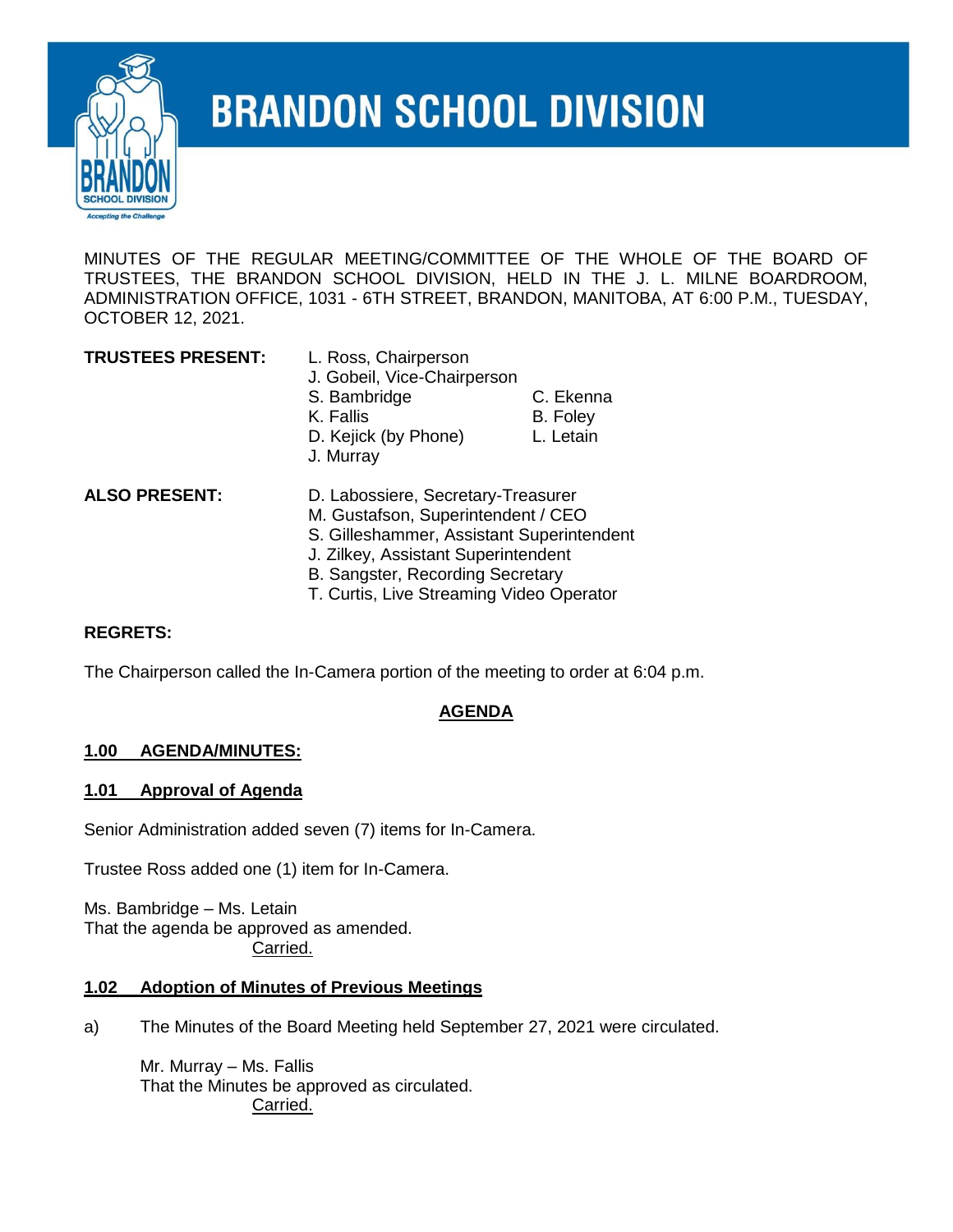Ms. Fallis – Mr. Foley

That the Board do now resolve into Committee of the Whole In-Camera. (6:06 p.m.) Carried.

# **2.00 IN CAMERA DISCUSSION (COMMITTEE OF THE WHOLE):**

# **2.01 Student Issues**

#### **- Reports**

- a) Mr. Mathew Gustafson, Superintendent / CEO, provided information on three (3) Student Matters and answered Trustee questions.
- b) The Superintendent / CEO provided an update on a Student Matter.

# **- Trustee Inquiries**

# **2.02 Personnel Matters**

#### **- Reports**

- a) Staffing Activity Report was presented.
- b) Mr. Denis Labossiere, Secretary-Treasurer, provided information on a Personnel Matter and received direction from the Board.
- c) The Secretary-Treasurer provided information on a Personnel Matter, answered Trustee questions and received direction from the Board.
- d) Trustee Ross spoke on a Personnel Matter. Senior Administration provided background information and answered Trustee questions. The Board provided direction to Senior Administration.

# **- Trustee Inquiries**

# **2.03 Property Matters/Tenders**

**- Reports**

# **- Trustee Inquiries**

# **2.04 Board Operations**

**- Reports**

a) The Superintendent / CEO provided information on a Board Operations Matter.

# **- Trustee Inquiries**

Ms. Bambridge – Mr. Foley

That the Committee of the Whole In-Camera do now resolve into Board. (7:22 p.m.) Carried.

The Chairperson called the Public portion of the meeting to order at 7:34 p.m. with a traditional heritage acknowledgement.

# **3.00 PRESENTATIONS AND COMMUNICATIONS:**

# **3.01 Presentations For Information**

# **3.02 Communications For Information**

a) Correspondence was received by the Board of Trustees from the Vincent Massey High School Varsity Girls Volleyball Team, noting that High School sports are a very important thing in many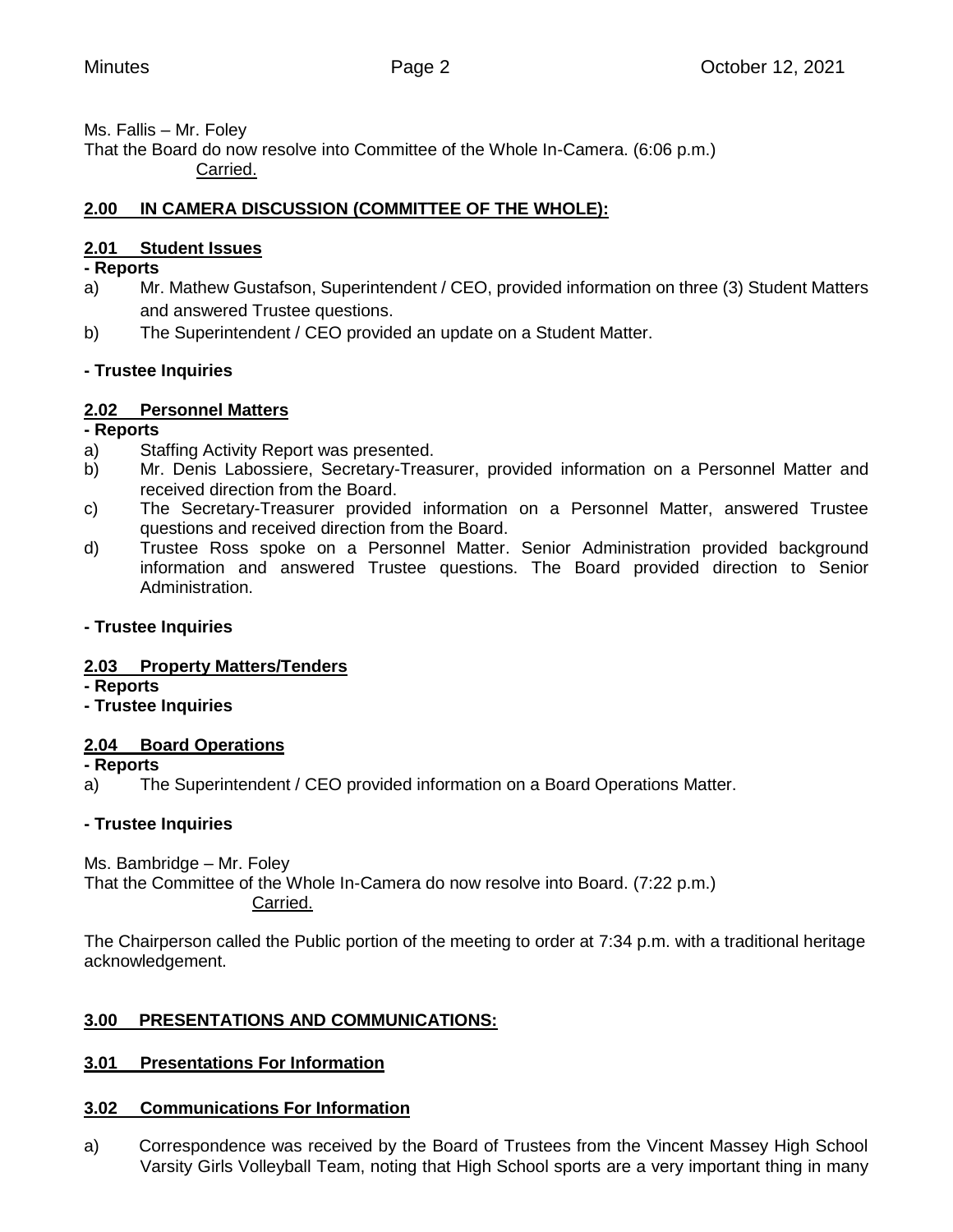students' lives. Studies should that playing sports is crucial to teenagers' mental health, and senior year is the biggest year in a student athlete's life. The Team is very grateful for everything that both Brandon School Division and school staff have done to provide them with the opportunity to play the sports they are passionate about during the pandemic. The team requests that spectators be allowed at their games, which would benefit both the spectators and the athletes. The Team understands that the Board is under a lot of pressure and that this would be a big challenge, but wants Trustees to know how much it would mean to them.

Mr. Gustafson spoke to this item noting that recent clarification occurred with the distribution of the Manitoba Education 'toolkit' provided to divisions, and based on that information, schools are now able to implement permission for fully vaccinated spectator attendance at sporting events.

A formal response will be provided to the Vincent Massey Varsity Girls Volleyball Team. Received and filed.

# **3.03 Communications For Action**

# **4.00 REPORT OF SENIOR ADMINISTRATION**

Mr. Mathew Gustafson, Superintendent/CEO, provided highlights on the following items from the October 12, 2021 Report of Senior Administration:

- $\triangleright$  Celebrations
	- Mr. Gustafson acknowledged the team at Brandon School Division and the work that happened over the Thanksgiving long weekend. There were a number of COVID cases that schools received information on over the long weekend and Mr. Gustafson wanted to thank the staff, including Terri Curtis, Jon Zilkey, Susan Gilleshammer, Principals and Vice-Principals who are on-call every weekend, to be able to get the notifications out as quickly as possible to families and gather information for Public Health to make decision on close contacts. It should be noted they are doing that during time when they are spending time with their families, and it is greatly appreciated. This happens every weekend and they always ensure information is sent out in a timely manner.
	- **Truth and Reconciliation Week Video**
	- World Teachers' Day October 5
- $\triangleright$  Administrative Information
	- Information Items
		- **Manitoba Education Correspondence:** 
			- o Proclamation: School Support Staff Recognition Week September 27 to October 1, 2021
			- o Proclamation: Dyslexia Awareness Month
		- Presentations
			- o Administrative Procedure 5185 Mandatory COVID-19 Testing of Staff and Designated Persons

Mr. Jon Zilkey, Assistant Superintendent, provided information on the following Manitoba Education Correspondence:

o Manitoba Arts Education Grant 2021-2022

Ms. Susan Gilleshammer, Assistant Superintendent, provided information on the following Manitoba Education Correspondence:

o Mental Health Strategy Funding Announcement

Trustees asked questions for clarification.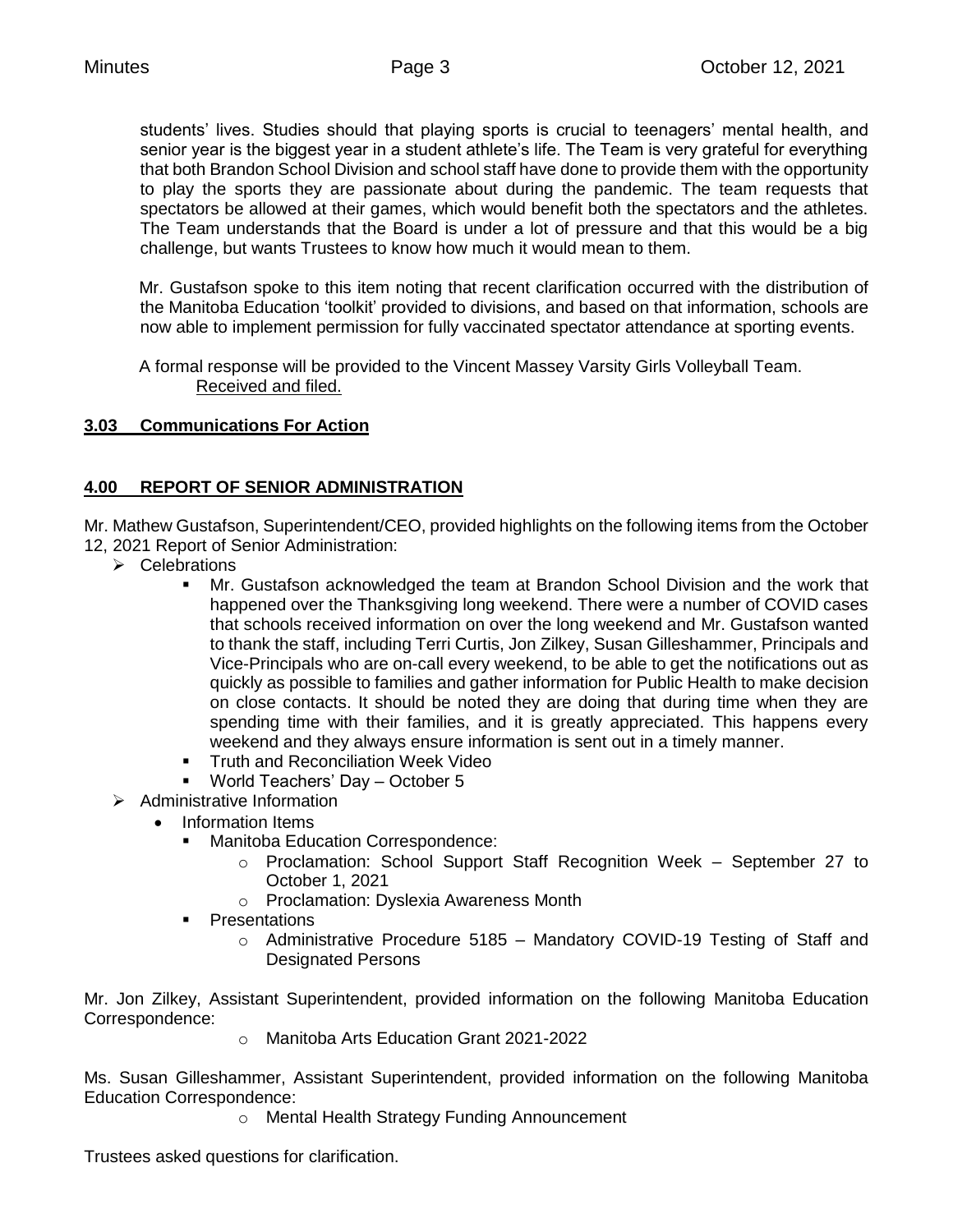Mr. Gobeil – Mr. Ekenna That the October 12, 2021 Report of Senior Administration be received and filed. Carried.

#### **5.00 GOVERNANCE MATTERS**

#### **5.01 Reports of Committees**

a) Personnel and Policy Committee Meeting The written report of the Personnel and Policy Committee meeting held on September 27, 2021 was circulated.

Ms. Bambridge – Mr. Murray That the Report be received and filed. Carried.

#### **5.02 Delegations and Petitions**

#### **5.03 Business Arising**

- **- From Previous Delegation**
- **- From Board Agenda**

#### **- MSBA Matters**

a) e-bulletin – September 29, 2021

#### **5.04 Public Inquiries (max. 15 minutes)**

#### **5.05 Motions**

Late Motions:

55/2021 Mr. Gobeil – Mr. Murray Whereas Mathew Gustafson was appointed acting Superintendent/CEO, be it resolved that the Board of Trustees appoints Mathew Gustafson as Superintendent/CEO effective October 12, 2021.

Carried.

- 56/2021 Mr. Ekenna Ms. Letain Whereas Jon Zilkey and Susan Gilleshammer were appointed Assistant Superintendents for 1 year terms, be it resolved that the Board of Trustees appoints Jon Zilkey and Susan Gilleshammer as Assistant Superintendents. Carried.
- 57/2021 Mr. Foley Ms. Fallis That Confidential #4 and the recommendations therein be approved. Carried.

#### **5.06 Bylaws**

- **5.07 Giving of Notice**
- **5.08 Trustee Inquiries**